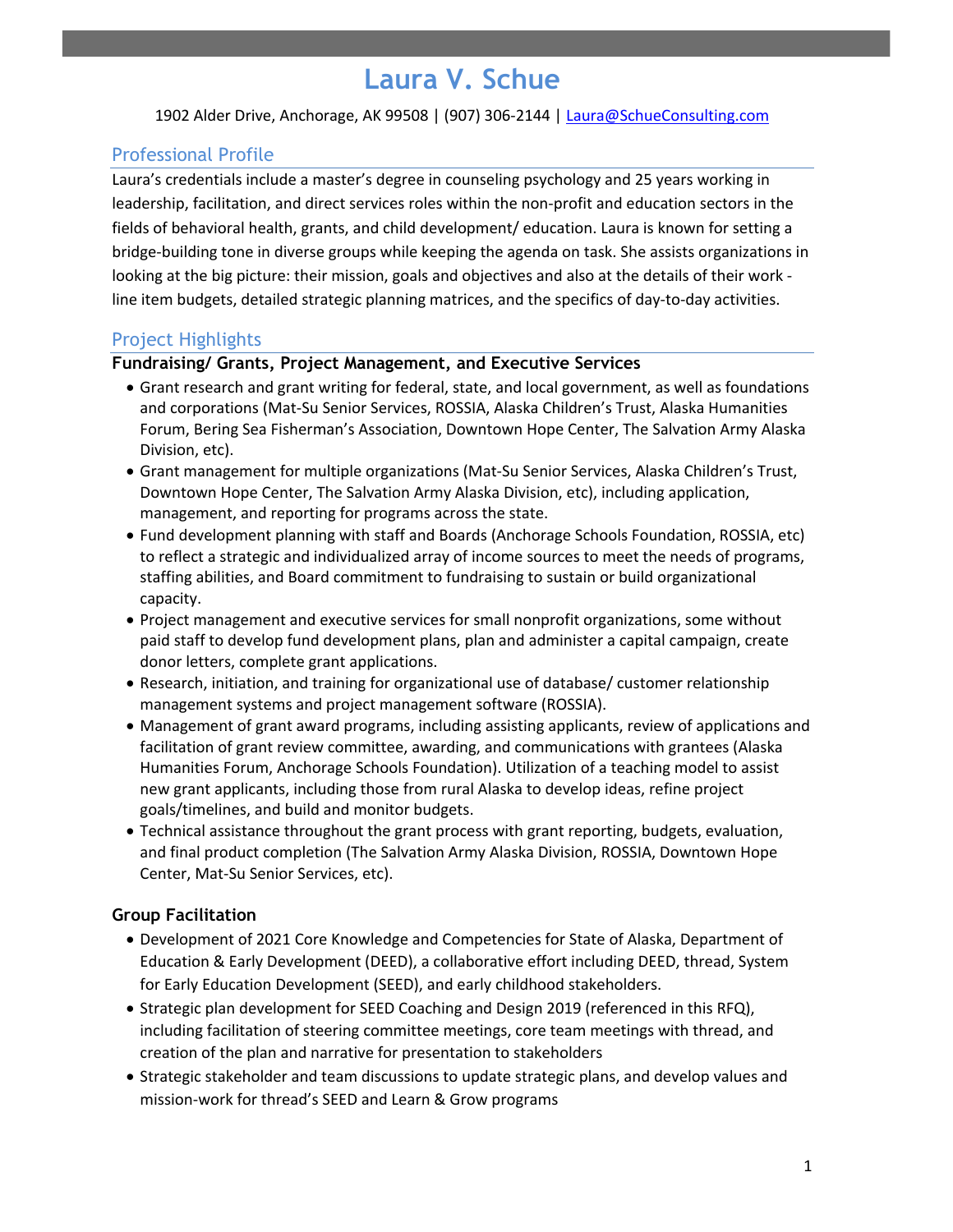- Strategic planning for multiple organizations, including ROSSIA, Inc. (Russian Orthodox Sacred Sites in Alaska, Inc.) and work with Kennedy & Associates for Anchorage Water and Wastewater Utility and the Mat-Su Health Foundation's Behavioral Health Integration Team
- Strategic wrap up session for Alaska's Early Childhood Advocacy Group
- Professional education workshops with teachers through Avant-Garde Learning Alliance, and strategic feedback discussions between school district and several rural Alaska communities
- Staff retreats for AWAIC and others, leading organizational management and staff through reflective, professional development and team-building exercises

# **Education**

- Board President (and Board member), Anchorage School District's Chugach Optional Elementary School Parent Teacher Association (Chugach Educational Corporation)
- Independent school teacher, administrator, and school counselor:  $5<sup>th</sup> 12<sup>th</sup>$  grade math and science teacher, Academic Coordinator, Middle School Coordinator, and School Counselor for K-12 school, Pacific Northern Academy in Anchorage
- Professional development trainings for Child Care Connection (pre-thread and SEED) for professionals in the child care field
- Adjunct faculty in Human Services and Degree Completion Program at Alaska Pacific University.

# **Behavioral Health Trainings and Direct Services**

- Facilitated individual and group therapy, in-home family therapy, child therapy, and care coordination as Licensed Professional Counselor and Chemical Dependency Counselor I (Cook Inlet Tribal Council).
- Conducted staff training and facilitated group discussions on topics such as child abuse and neglect identification and response, ethics, boundaries, communication, mental health and substance abuse co-occurring challenges, and case management (Cook Inlet Tribal Council, AWAIC, etc).
- With a master's degree in Counseling Psychology and a Certificate in Rural Human Services, Laura's training blends traditional and culturally appropriate methods with Western academics and best practices. Her work with Native Alaskans has been a highlight of her career, and the native Inupiaq name bestowed upon her, Suluaq, is something she treasures. This name was given her by the late Inupiaq elder Bertha Jennings from Kotzebue. It means "possession of wonderful things."

# Professional Experience

**Laura Schue Consulting –** Principal Consultant (2012 to present)

- Facilitate workshops with corporate, non-profit, and education professionals
- Grant writing for foundations (Alaskan and national), corporations, and federal opportunities
- Grant management of statewide programs
- Executive services such as fund development planning, grant management and reporting, and facilitation of staff and Board meetings
- Consultation and development of programs; grant applications on local, state and federal levels; and budgets
- State Capital Requests Alaska State Legislature "CAPSIS" applications for capital budget process and Legislative fly-in coordination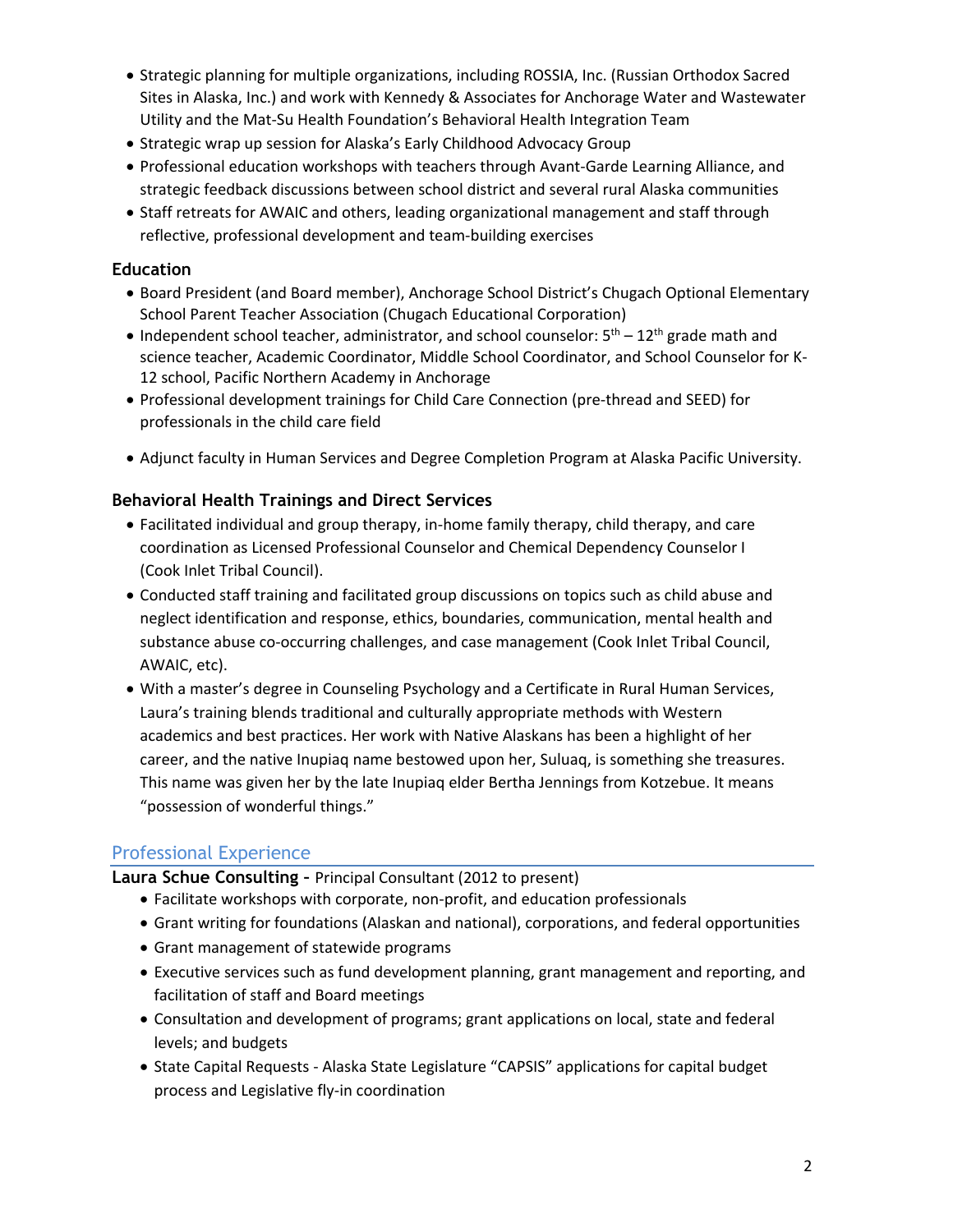• Contact database development and management

# **Alaska Humanities Forum -** Director of Grants Program (2007 to 2012)

- Managed all aspects of Grants Program
- Provided technical assistance to applicants for project and grant development
- Conducted draft submission conferences
- Facilitated Board of Directors grant committee grant award process
- Provided technical assistance for grantee reporting

# **Child Care Connection –** Child Care Staff Training Facilitator (2007 to 2008)

• Developed and facilitated trainings on child abuse and neglect identification and response, child development, emotional awareness and nurturing, and other pertinent topics for child care professionals

**Cook Inlet Tribal Council (CITC) -** Licensed Professional Counselor and Chemical Dependency Counselor I (2002 to 2007)

- Substance Abuse Services and Child/ Family Services Departments
- Provided outpatient mental health counseling, child and family therapy (in home and in office), assessments, treatment planning and case management
- Led workshops on the identification and reporting of child abuse and neglect
- Focused services/ specialized training in child trauma and family play therapy
- Project management, program evaluation and consultation overall behavioral health

## **Alaska Pacific University –** Adjunct Faculty (2005 to 2006)

- Taught Human Services courses in Degree Completion Program
- Targeted non-traditional students with proven intervention strategies to improve success

## **Pacific Northern Academy –** Administrator and Faculty (1998 to 2002)

- Coordinated K-12 programs in academics, communication, conflict resolution, and discipline
- Instructed middle and upper school math and sciences
- Led experiential education program
- Served as liaison with board and parent body in implementing PNA mission

## **Anchorage Montessori School –** Assistant Teacher (1997 to 1998)

• Worked with toddlers in full-time toddler classroom utilizing authentic Montessori materials and teaching methods

## **Rabun Gap-Nacoochee School –** Faculty and Athletics (1994 to 1997)

- Coordinated middle and high school programs in academic, athletics, outdoor activities
- Led experiential education and outdoor adventure programs
- Served on Discipline Committee in coordination with dorm parents

## **The Morgan School at Patterson Preserve –** Faculty and Athletics (1993 to 1994)

- Taught high school mathematics and sciences
- Led experiential education and outdoor adventure programs
- Served on Discipline Committee and as a Dorm Parent

## **YMCA of Charlotte -** Head Counselor, Environmental Education Instructor (1992 to 1993)